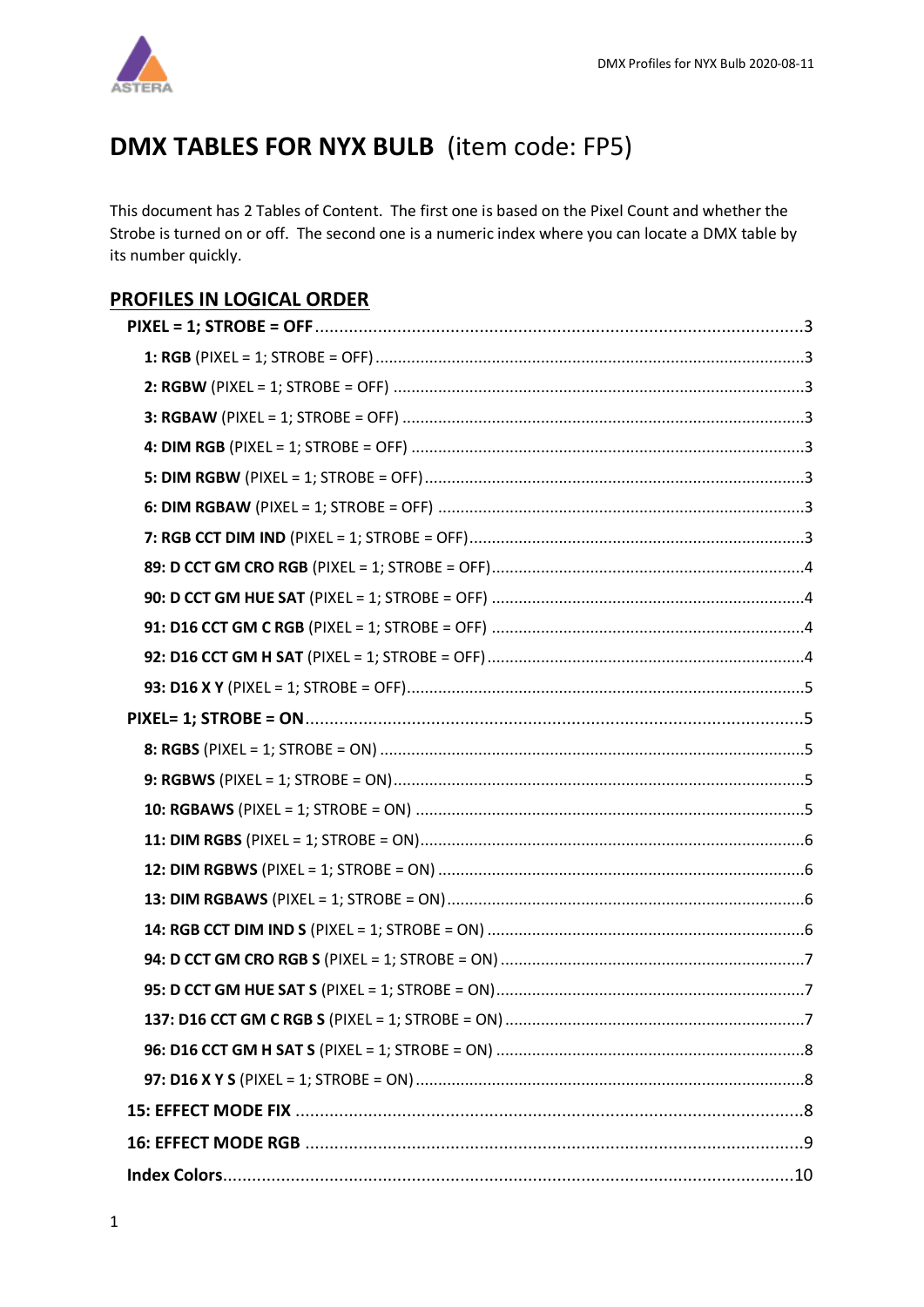

## **PROFILES SORTED BY NUMBER**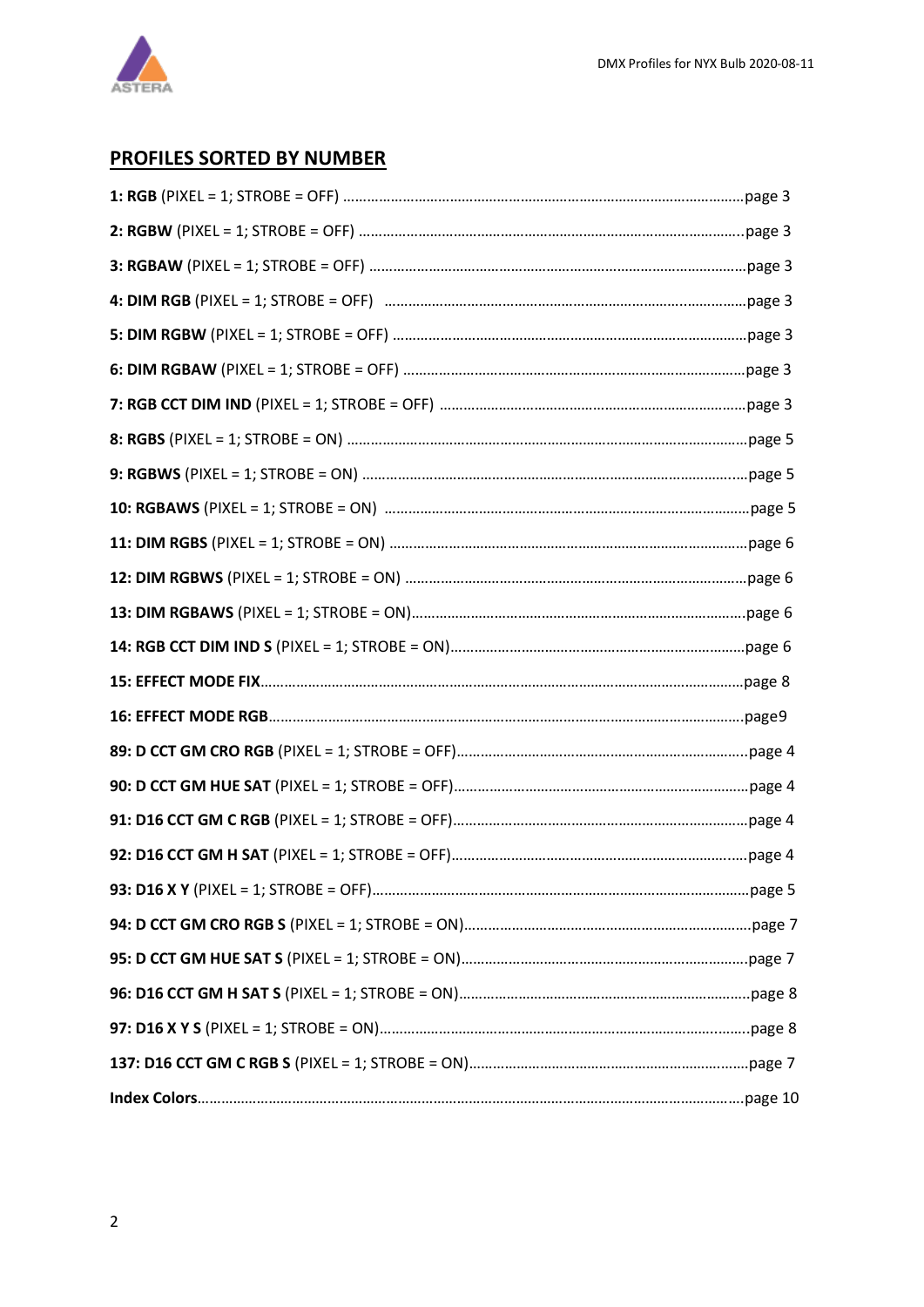

## <span id="page-2-0"></span>PIXEL = 1; STROBE = OFF

#### <span id="page-2-1"></span>1:  $RGB$  (PIXEL = 1; STROBE = OFF)

| <b>CHANNEL</b> | VALUE     | <b>PERCENTAGE</b> | <b>FUNCTION</b>                  |
|----------------|-----------|-------------------|----------------------------------|
|                | $0 - 255$ | $0 - 100$         | Intensity Red $(0\% -> 100\%)$   |
|                | $0 - 255$ | $0 - 100$         | Intensity Green $(0\% -> 100\%)$ |
|                | $0 - 255$ | $0 - 100$         | Intensity Blue $(0\% -> 100\%)$  |

#### <span id="page-2-2"></span>2:  $RGBW$  (PIXEL = 1; STROBE = OFF)

| <b>CHANNEL</b> | <b>VALUE</b> | <b>PERCENTAGE</b> | <b>FUNCTION</b>                        |
|----------------|--------------|-------------------|----------------------------------------|
|                | $0 - 255$    | $0 - 100$         | Intensity Red $(0\% -> 100\%)$         |
|                | $0 - 255$    | $0 - 100$         | Intensity Green $(0\% -> 100\%)$       |
|                | $0 - 255$    | $0 - 100$         | Intensity Blue $(0\% -> 100\%)$        |
|                | $0 - 255$    | $0 - 100$         | Intensity Emulated White (0% --> 100%) |

#### <span id="page-2-3"></span>**3: RGBAW** (PIXEL = 1; STROBE = OFF)

| <b>CHANNEL</b> | <b>VALUE</b> | <b>PERCENTAGE</b> | <b>FUNCTION</b>                        |
|----------------|--------------|-------------------|----------------------------------------|
|                | $0 - 255$    | $0 - 100$         | <b>Intensity Red (0% --&gt; 100%)</b>  |
|                | $0 - 255$    | $0 - 100$         | Intensity Green $(0\% -> 100\%)$       |
|                | $0 - 255$    | $0 - 100$         | Intensity Blue $(0\% -> 100\%)$        |
|                | $0 - 255$    | $0 - 100$         | Intensity Amber $(0\% -> 100\%)$       |
|                | $0 - 255$    | $0 - 100$         | Intensity Emulated White (0% --> 100%) |

#### <span id="page-2-4"></span>4: DIM RGB (PIXEL = 1; STROBE = OFF)

| <b>CHANNEL</b> | <b>VALUE</b> | <b>PERCENTAGE</b> | <b>FUNCTION</b>                  |
|----------------|--------------|-------------------|----------------------------------|
|                | $0 - 255$    | $0 - 100$         | Dimmer (closed --> open)         |
|                | $0 - 255$    | $0 - 100$         | Intensity Red $(0\% -> 100\%)$   |
|                | $0 - 255$    | $0 - 100$         | Intensity Green $(0\% -> 100\%)$ |
|                | $0 - 255$    | $0 - 100$         | Intensity Blue $(0\% -> 100\%)$  |

#### <span id="page-2-5"></span>5: DIM RGBW (PIXEL = 1; STROBE = OFF)

| <b>CHANNEL</b> | <b>VALUE</b> | <b>PERCENTAGE</b> | <b>FUNCTION</b>                        |
|----------------|--------------|-------------------|----------------------------------------|
|                | $0 - 255$    | $0 - 100$         | Dimmer (closed --> open)               |
|                | $0 - 255$    | $0 - 100$         | Intensity Red $(0\% -> 100\%)$         |
|                | $0 - 255$    | $0 - 100$         | Intensity Green $(0\% -> 100\%)$       |
|                | $0 - 255$    | $0 - 100$         | Intensity Blue $(0\% -> 100\%)$        |
|                | $0 - 255$    | $0 - 100$         | Intensity Emulated White (0% --> 100%) |

#### <span id="page-2-6"></span>6: DIM RGBAW (PIXEL = 1; STROBE = OFF)

| <b>CHANNEL</b> | <b>VALUE</b> | <b>PERCENTAGE</b> | <b>FUNCTION</b>                        |
|----------------|--------------|-------------------|----------------------------------------|
|                | $0 - 255$    | $0 - 100$         | Dimmer (closed --> open)               |
|                | $0 - 255$    | $0 - 100$         | Intensity Red $(0\% -> 100\%)$         |
|                | $0 - 255$    | $0 - 100$         | Intensity Green $(0\% -> 100\%)$       |
|                | $0 - 255$    | $0 - 100$         | <b>Intensity Blue (0% --&gt; 100%)</b> |
|                | $0 - 255$    | $0 - 100$         | Intensity Amber (0% --> 100%)          |
|                | $0 - 255$    | $0 - 100$         | Intensity Emulated White (0% --> 100%) |

#### <span id="page-2-7"></span>7: RGB CCT DIM IND (PIXEL = 1; STROBE = OFF)

| <b>CHANNEL</b> | <b>VALUE</b> | <b>PERCENTAGE</b> | <b>FUNCTION</b>                  |
|----------------|--------------|-------------------|----------------------------------|
|                | $0 - 255$    | $0 - 100$         | Intensity Red $(0\% -> 100\%)$   |
|                | $0 - 255$    | $0 - 100$         | Intensity Green $(0\% -> 100\%)$ |
|                | $0 - 255$    | $0 - 100$         | Intensity Blue $(0\% -> 100\%)$  |
| 4              |              |                   | Color Temperature (CCT)          |
|                | $0 - 4$      | $0 - 1.5$         | No effect                        |
|                | $4 - 255$    | $1.6 - 100$       | Display color temperature        |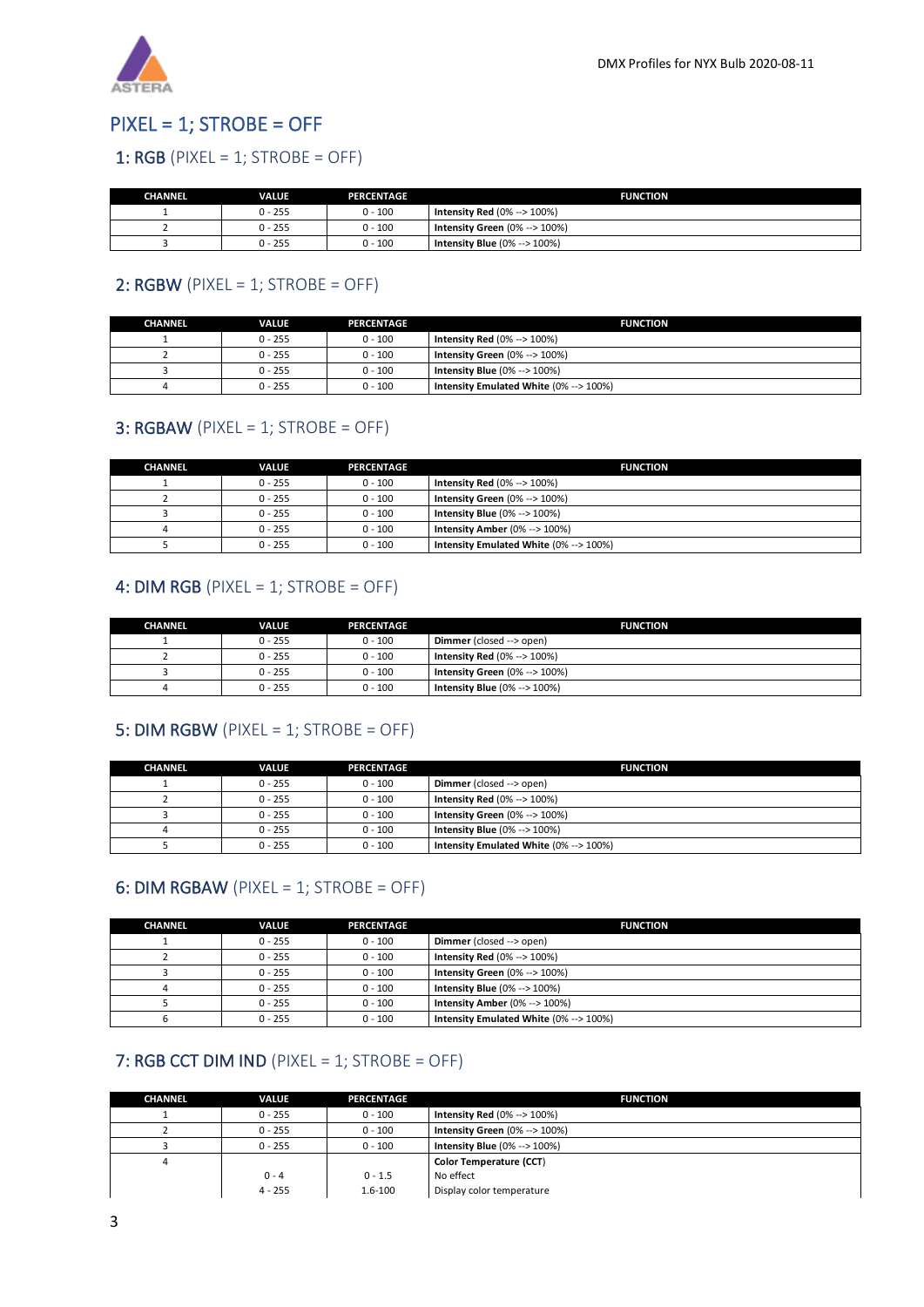

|   |       |             | Formular: $CCT = 2000 + 20*DMX-Value$                        |
|---|-------|-------------|--------------------------------------------------------------|
|   |       |             | Example:<br>$50 - > 3000K$                                   |
|   |       |             | 100 --> 4000K                                                |
|   |       |             | 150 --> 5000K                                                |
|   |       |             | *CCT overwrites the RGB setting                              |
|   | 0.255 | $0 - 100$   | Dimmer (closed --> open)                                     |
| 6 |       |             | <b>Index Colors</b>                                          |
|   | 01    | $0 - 0.4$   | No effect                                                    |
|   | 2255  | $0.8 - 100$ | Display Index Colors (full list at the end of this document) |
|   |       |             | *Index Colors overwrites both, RGB and CCT                   |

#### <span id="page-3-0"></span>89: D CCT GM CRO RGB (PIXEL = 1; STROBE = OFF)

| <b>CHANNEL</b> | <b>VALUE</b> | <b>PERCENTAGE</b> | <b>FUNCTION</b>                                   |
|----------------|--------------|-------------------|---------------------------------------------------|
| 1              | $0 - 255$    | $0 - 100$         | Dimmer (closed --> open)                          |
| $\overline{2}$ | $0 - 255$    | $0 - 100$         | Color Temperature (CCT)                           |
|                |              |                   | Formular: CCT = 1750 + 32*DMX-Value               |
|                |              |                   | Example:<br>45 --> 3190K                          |
|                |              |                   | 70 --> 3990K                                      |
|                |              |                   | 117 -- > 5494K                                    |
| 3              |              |                   | Green / Magenta Point                             |
|                | $0 - 4$      | $0 - 1.5$         | No effect                                         |
|                | $5 - 255$    | $2.0 - 100$       | $-96.1\% - 100\%$                                 |
|                |              |                   | Formular: G/M = 100% * (DMX-Value/128 - 1)        |
| 4              | $0 - 255$    | $0 - 100$         | Crossfade (0 full CCT, 255 full RGB, smooth fade) |
|                | $0 - 255$    | $0 - 100$         | <b>Intensity Red (0% --&gt; 100%)</b>             |
| 6              | $0 - 255$    | $0 - 100$         | <b>Intensity Green (0% --&gt; 100%)</b>           |
|                | $0 - 255$    | $0 - 100$         | <b>Intensity Blue (0% --&gt; 100%)</b>            |

### <span id="page-3-1"></span>90: D CCT GM HUE SAT (PIXEL = 1; STROBE = OFF)

| <b>CHANNEL</b> | <b>VALUE</b> | <b>PERCENTAGE</b> | <b>FUNCTION</b>                            |
|----------------|--------------|-------------------|--------------------------------------------|
|                | $0 - 255$    | $0 - 100$         | Dimmer (closed --> open)                   |
| $\mathcal{P}$  | $0 - 255$    | $0 - 100$         | Color Temperature (CCT)                    |
|                |              |                   | Formular: CCT = 1750 + 32*DMX-Value        |
|                |              |                   | Example:<br>45 -- > 3190K                  |
|                |              |                   | 70 --> 3990K                               |
|                |              |                   | 117 -- > 5494K                             |
| 3              |              |                   | Green / Magenta Point                      |
|                | $0 - 4$      | $0 - 1.5$         | No effect                                  |
|                | $5 - 255$    | $2.0 - 100$       | $-96.1\% - 100\%$                          |
|                |              |                   | Formular: G/M = 100% * (DMX-Value/128 - 1) |
| 4              | $0 - 255$    | $0 - 100$         | Hue $(0^{\circ} \rightarrow 360^{\circ})$  |
|                | $0 - 255$    | $0 - 100$         | <b>Saturation</b> (0% --> 100%)            |

#### <span id="page-3-2"></span>91: D16 CCT GM C RGB (PIXEL = 1; STROBE = OFF)

| <b>CHANNEL</b> | <b>VALUE</b> | <b>PERCENTAGE</b> | <b>FUNCTION</b>                                   |  |
|----------------|--------------|-------------------|---------------------------------------------------|--|
| $1$   HI       |              |                   | <b>Dimmer</b>                                     |  |
| $2 \mid$<br>LO | $0 - 65535$  | $0 - 100$         | closed --> open                                   |  |
| 3              | $0 - 255$    | $0 - 100$         | <b>Color Temperature (CCT)</b>                    |  |
|                |              |                   | Formular: $CCT = 1750 + 32*DMX-Value$             |  |
|                |              |                   | Example:<br>45 -- > 3190K                         |  |
|                |              |                   | 70 --> 3990K                                      |  |
|                |              |                   | 117 -- > 5494K                                    |  |
| 4              |              |                   | Green / Magenta Point                             |  |
|                | $0 - 4$      | $0 - 1.5$         | No effect                                         |  |
|                | $5 - 255$    | $2.0 - 100$       | $-96.1\% -2 100\%$                                |  |
|                |              |                   | Formular: $G/M = 100\% * (DMX-Value/128 - 1)$     |  |
| 5              | $0 - 255$    | $0 - 100$         | Crossfade (0 full CCT, 255 full RGB, smooth fade) |  |
| 6              | $0 - 255$    | $0 - 100$         | Intensity Red $(0\% -> 100\%)$                    |  |
|                | $0 - 255$    | $0 - 100$         | Intensity Green (0% --> 100%)                     |  |
| 8              | $0 - 255$    | $0 - 100$         | <b>Intensity Blue (0% --&gt; 100%)</b>            |  |

#### <span id="page-3-3"></span>92: D16 CCT GM H SAT (PIXEL = 1; STROBE = OFF)

| <b>CHANNEL</b> | <b>VALUE</b> | PERCENTAGE | <b>FUNCTION</b> |
|----------------|--------------|------------|-----------------|
|                |              |            |                 |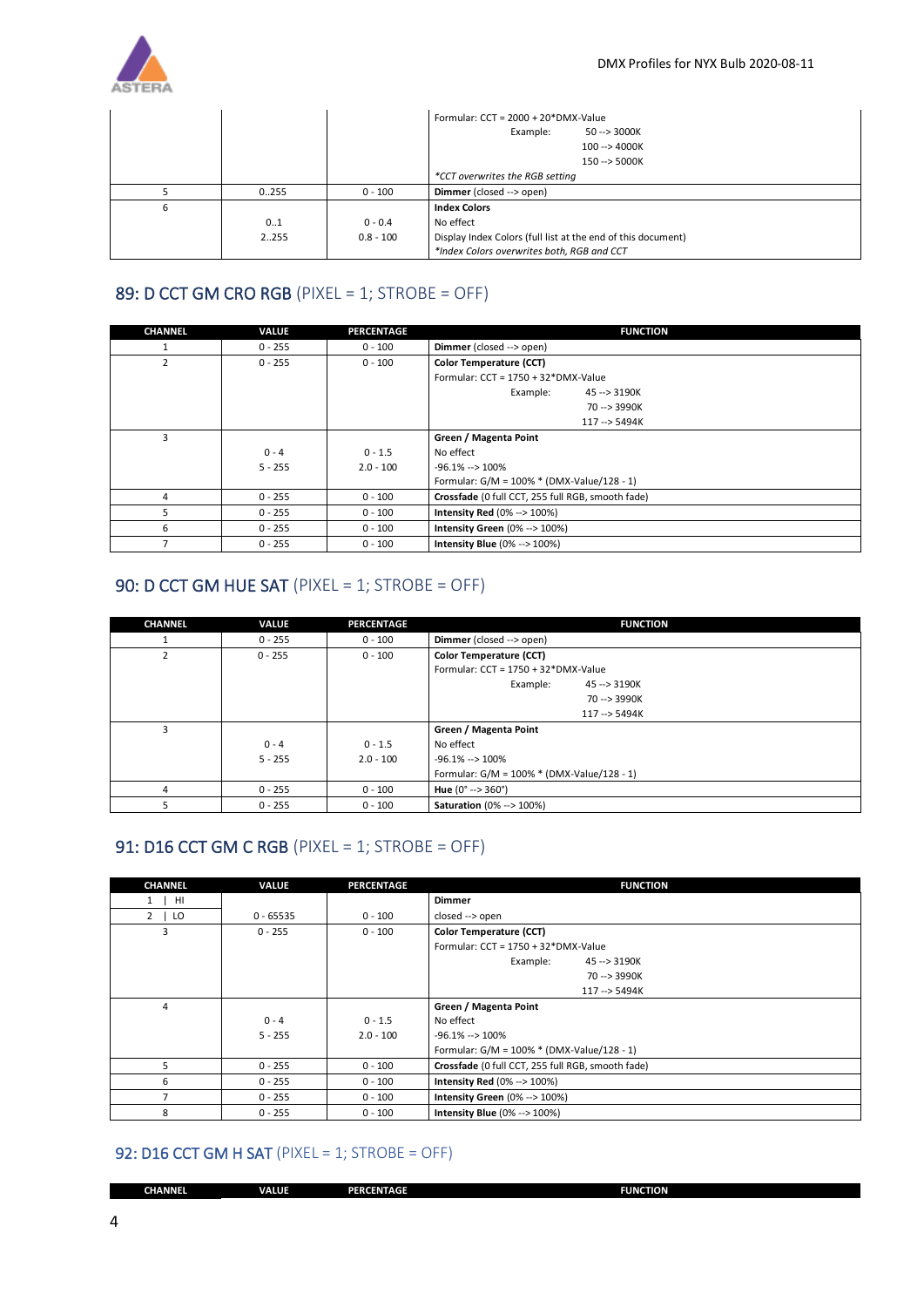

| HI             |             |             | <b>Dimmer</b>                                 |  |  |
|----------------|-------------|-------------|-----------------------------------------------|--|--|
| $2 \mid LO$    | $0 - 65535$ | $0 - 100$   | closed --> open                               |  |  |
| 3              | $0 - 255$   | $0 - 100$   | Color Temperature (CCT)                       |  |  |
|                |             |             | Formular: $CCT = 1750 + 32*DMX-Value$         |  |  |
|                |             |             | Example:<br>45 --> 3190K                      |  |  |
|                |             |             | 70 --> 3990K                                  |  |  |
|                |             |             | 117 --> 5494K                                 |  |  |
| $\overline{4}$ |             |             | Green / Magenta Point                         |  |  |
|                | $0 - 4$     | $0 - 1.5$   | No effect                                     |  |  |
|                | $5 - 255$   | $2.0 - 100$ | $-96.1\% - 100\%$                             |  |  |
|                |             |             | Formular: $G/M = 100\% * (DMX-Value/128 - 1)$ |  |  |
| $5 \mid$<br>HI |             |             | <b>Hue</b>                                    |  |  |
| $6-1$<br>LO    | $0 - 65535$ | $0 - 100$   | $0^{\circ}$ --> 360 $^{\circ}$                |  |  |
|                | $0 - 255$   | $0 - 100$   | <b>Saturation (0% --&gt; 100%)</b>            |  |  |

## <span id="page-4-0"></span>93: D16 X Y (PIXEL = 1; STROBE = OFF)

| <b>CHANNEL</b> | <b>VALUE</b> | PERCENTAGE | <b>FUNCTION</b>                                     |
|----------------|--------------|------------|-----------------------------------------------------|
| HI             |              |            | <b>Dimmer</b>                                       |
| LO             | $0 - 65535$  | $0 - 100$  | closed --> open                                     |
| HI             |              |            | x                                                   |
| LO             | $0 - 65535$  | $0 - 100$  | Formular: x-Coordinate = $0.8 * DMX$ -Value / 65535 |
| HI             |              |            |                                                     |
| LO             | $0 - 65535$  | $0 - 100$  | Formular: y-Coordinate = $0.8 * DMX$ -Value / 65535 |

## <span id="page-4-1"></span>PIXEL= 1; STROBE = ON

## <span id="page-4-2"></span>8: RGBS (PIXEL = 1; STROBE = ON)

| <b>CHANNEL</b> | <b>VALUE</b> | <b>PERCENTAGE</b> | <b>FUNCTION</b>                        |  |
|----------------|--------------|-------------------|----------------------------------------|--|
|                | $0 - 255$    | $0 - 100$         | <b>Intensity Red</b> $(0\% -> 100\%)$  |  |
|                | $0 - 255$    | $0 - 100$         | Intensity Green (0% --> 100%)          |  |
|                | $0 - 255$    | $0 - 100$         | <b>Intensity Blue (0% --&gt; 100%)</b> |  |
| 4              |              |                   | <b>Strobe</b>                          |  |
|                | $0 - 3$      | $0 - 1.2$         | Off                                    |  |
|                | 4            | 1,6               | Random Fast                            |  |
|                |              | 2.0               | Random Medium                          |  |
|                | 6            | 2,4               | Random Slow                            |  |
|                | $7 - 255$    | $2.7 - 100$       | Variable Strobe (0.4Hz --> 25Hz)       |  |

#### <span id="page-4-3"></span>9: RGBWS (PIXEL = 1; STROBE = ON)

| <b>CHANNEL</b> | <b>VALUE</b> | <b>PERCENTAGE</b> | <b>FUNCTION</b>                        |  |
|----------------|--------------|-------------------|----------------------------------------|--|
|                | $0 - 255$    | $0 - 100$         | Intensity Red $(0\% -> 100\%)$         |  |
|                | $0 - 255$    | $0 - 100$         | Intensity Green (0% --> 100%)          |  |
|                | $0 - 255$    | $0 - 100$         | <b>Intensity Blue (0% --&gt; 100%)</b> |  |
| 4              | $0 - 255$    | $0 - 100$         | Intensity Emulated White (0% --> 100%) |  |
| 5              |              |                   | <b>Strobe</b>                          |  |
|                | $0 - 3$      | $0 - 1.2$         | Off                                    |  |
|                | 4            | 1,6               | Random Fast                            |  |
|                |              | 2.0               | Random Medium                          |  |
|                | 6            | 2,4               | Random Slow                            |  |
|                | $7 - 255$    | $2.7 - 100$       | Variable Strobe (0.4Hz --> 25Hz)       |  |

### <span id="page-4-4"></span>10: RGBAWS (PIXEL =  $1$ ; STROBE = ON)

| <b>CHANNEL</b> | <b>VALUE</b> | <b>PERCENTAGE</b> | <b>FUNCTION</b>                        |  |
|----------------|--------------|-------------------|----------------------------------------|--|
|                | $0 - 255$    | $0 - 100$         | Intensity Red $(0\% -> 100\%)$         |  |
|                | $0 - 255$    | $0 - 100$         | Intensity Green (0% --> 100%)          |  |
|                | $0 - 255$    | $0 - 100$         | <b>Intensity Blue (0% --&gt; 100%)</b> |  |
| 4              | $0 - 255$    | $0 - 100$         | Intensity Amber (0% --> 100%)          |  |
|                | $0 - 255$    | $0 - 100$         | Intensity Emulated White (0% --> 100%) |  |
| 6              |              |                   | Strobe                                 |  |
|                | $0 - 3$      | $0 - 1.2$         | Off                                    |  |
|                | 4            | 1,6               | Random Fast                            |  |
|                |              | 2.0               | Random Medium                          |  |
|                | ь            | 2,4               | Random Slow                            |  |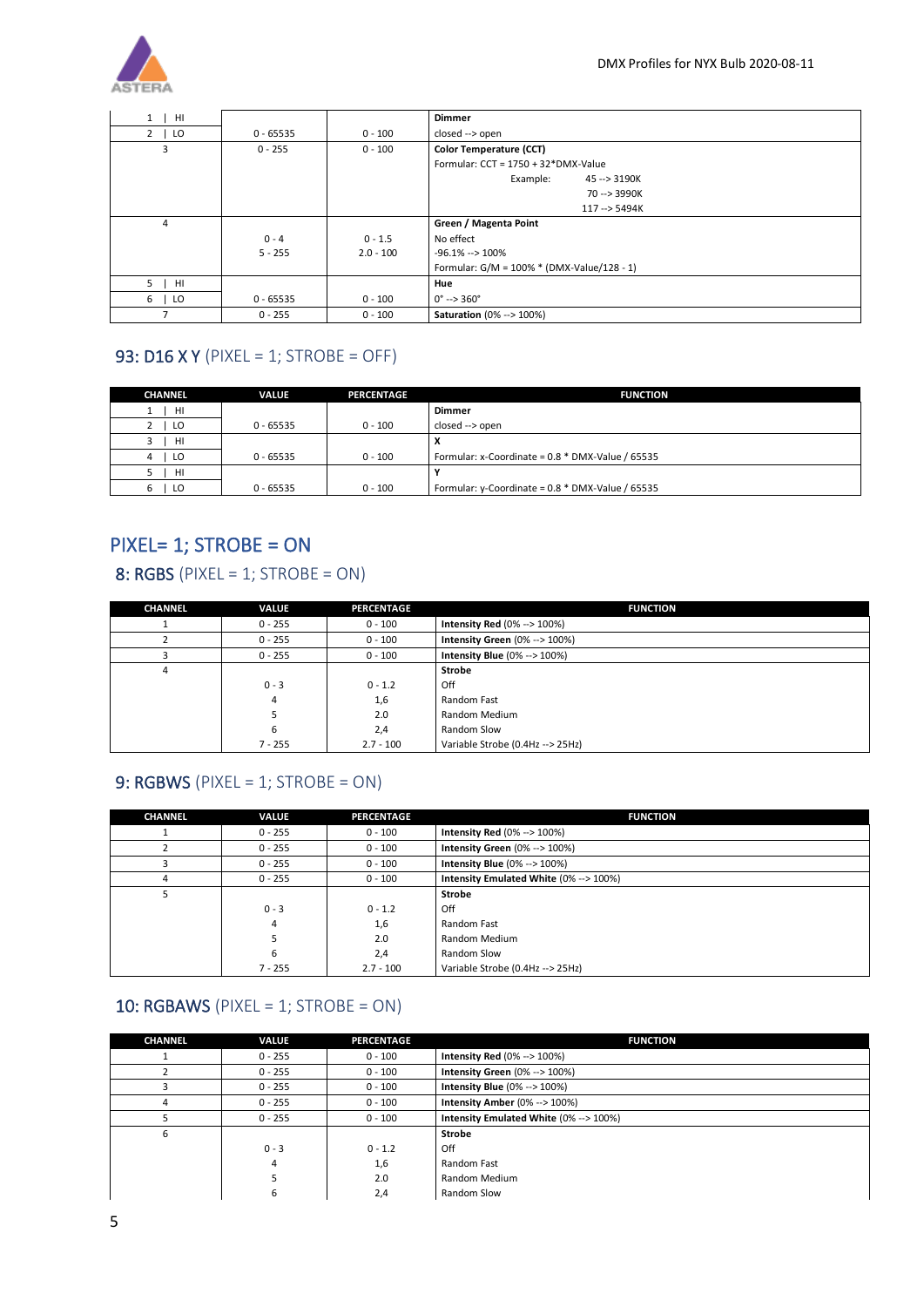

7 - 255 2.7 - 100 Variable Strobe (0.4Hz --> 25Hz)

#### <span id="page-5-0"></span>11: DIM RGBS (PIXEL = 1; STROBE =  $ON$ )

| <b>CHANNEL</b> | <b>VALUE</b> | <b>PERCENTAGE</b> | <b>FUNCTION</b>                        |  |
|----------------|--------------|-------------------|----------------------------------------|--|
|                | $0 - 255$    | $0 - 100$         | Dimmer (closed --> open)               |  |
|                | $0 - 255$    | $0 - 100$         | Intensity Red $(0\% -> 100\%)$         |  |
|                | $0 - 255$    | $0 - 100$         | Intensity Green (0% --> 100%)          |  |
| 4              | $0 - 255$    | $0 - 100$         | <b>Intensity Blue (0% --&gt; 100%)</b> |  |
|                |              |                   | Strobe                                 |  |
|                | $0 - 3$      | $0 - 1.2$         | Off                                    |  |
|                | 4            | 1,6               | Random Fast                            |  |
|                | 5            | 2.0               | Random Medium                          |  |
|                | 6            | 2,4               | Random Slow                            |  |
|                | $7 - 255$    | $2.7 - 100$       | Variable Strobe (0.4Hz --> 25Hz)       |  |

#### <span id="page-5-1"></span>12: DIM RGBWS (PIXEL = 1; STROBE = ON)

| <b>CHANNEL</b> | <b>VALUE</b> | <b>PERCENTAGE</b> | <b>FUNCTION</b>                        |  |
|----------------|--------------|-------------------|----------------------------------------|--|
|                | $0 - 255$    | $0 - 100$         | Dimmer (closed --> open)               |  |
|                | $0 - 255$    | $0 - 100$         | <b>Intensity Red (0% --&gt; 100%)</b>  |  |
|                | $0 - 255$    | $0 - 100$         | Intensity Green (0% --> 100%)          |  |
| 4              | $0 - 255$    | $0 - 100$         | <b>Intensity Blue (0% --&gt; 100%)</b> |  |
| ╮              | $0 - 255$    | $0 - 100$         | Intensity Emulated White (0% --> 100%) |  |
| 6              |              |                   | <b>Strobe</b>                          |  |
|                | $0 - 3$      | $0 - 1.2$         | Off                                    |  |
|                | 4            | 1,6               | Random Fast                            |  |
|                |              | 2.0               | Random Medium                          |  |
|                | 6            | 2,4               | Random Slow                            |  |
|                | $7 - 255$    | $2.7 - 100$       | Variable Strobe (0.4Hz --> 25Hz)       |  |

#### <span id="page-5-2"></span>13: DIM RGBAWS (PIXEL = 1; STROBE = ON)

| <b>CHANNEL</b> | VALUE     | <b>PERCENTAGE</b> | <b>FUNCTION</b>                        |  |
|----------------|-----------|-------------------|----------------------------------------|--|
|                | $0 - 255$ | $0 - 100$         | Dimmer (closed --> open)               |  |
|                | $0 - 255$ | $0 - 100$         | <b>Intensity Red (0% --&gt; 100%)</b>  |  |
|                | $0 - 255$ | $0 - 100$         | Intensity Green (0% --> 100%)          |  |
| 4              | $0 - 255$ | $0 - 100$         | <b>Intensity Blue (0% --&gt; 100%)</b> |  |
|                | $0 - 255$ | $0 - 100$         | Intensity Amber (0% --> 100%)          |  |
| 6              | $0 - 255$ | $0 - 100$         | Intensity Emulated White (0% --> 100%) |  |
|                |           |                   | <b>Strobe</b>                          |  |
|                | $0 - 3$   | $0 - 1.2$         | Off                                    |  |
|                | 4         | 1,6               | Random Fast                            |  |
|                | 5         | 2.0               | Random Medium                          |  |
|                | 6         | 2,4               | Random Slow                            |  |
|                | $7 - 255$ | $2.7 - 100$       | Variable Strobe (0.4Hz --> 25Hz)       |  |

#### <span id="page-5-3"></span>14: RGB CCT DIM IND S (PIXEL = 1; STROBE =  $ON$ )

| <b>CHANNEL</b> | VALUE     | <b>PERCENTAGE</b> | <b>FUNCTION</b>                                              |
|----------------|-----------|-------------------|--------------------------------------------------------------|
| 1              | $0 - 255$ | $0 - 100$         | <b>Intensity Red (0% --&gt; 100%)</b>                        |
| $\overline{2}$ | $0 - 255$ | $0 - 100$         | Intensity Green (0% --> 100%)                                |
| 3              | $0 - 255$ | $0 - 100$         | <b>Intensity Blue (0% --&gt; 100%)</b>                       |
| 4              |           |                   | Color Temperature (CCT)                                      |
|                | $0 - 4$   | $0 - 1.5$         | No effect                                                    |
|                | $4 - 255$ | $1.6 - 100$       | Display color temperature                                    |
|                |           |                   | Formula: $CCT = 2000 + 20*DMX-Value$                         |
|                |           |                   | Example:<br>$50 - > 3000K$                                   |
|                |           |                   | 100 -> 4000K                                                 |
|                |           |                   | 150 --> 5000K                                                |
|                |           |                   | *CCT overwrites the RGB setting                              |
| 5              | 0.255     | $0 - 100$         | Dimmer (closed --> open)                                     |
| 6              |           |                   | <b>Index Colors</b>                                          |
|                | 01        | $0 - 0.4$         | No effect                                                    |
|                | 2255      | $0.8 - 100$       | Display Index Colors (full list at the end of this document) |
|                |           |                   | *Index Colors overwrites both, RGB and CCT                   |
| $\overline{7}$ |           |                   | <b>Strobe</b>                                                |
|                | $0 - 3$   | $0 - 1.2$         | Off                                                          |
|                | 4         | 1,6               | Random Fast                                                  |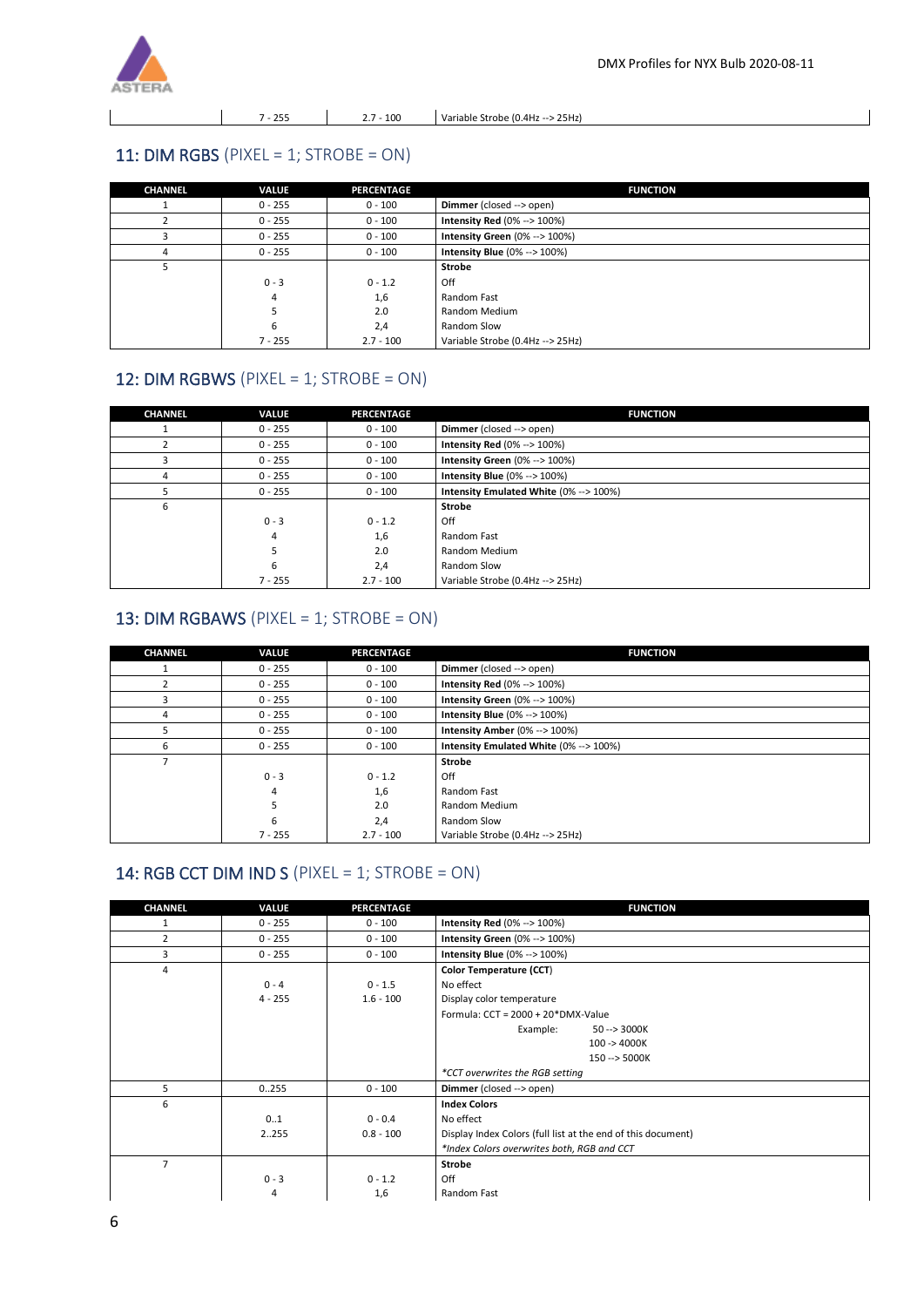

|        | 2.0         | Random Medium                    |
|--------|-------------|----------------------------------|
|        | $\sim$      | Random Slow                      |
| $-255$ | $2.7 - 100$ | Variable Strobe (0.4Hz --> 25Hz) |

## <span id="page-6-0"></span>94: D CCT GM CRO RGB S (PIXEL = 1; STROBE = ON)

| <b>CHANNEL</b> | VALUE     | <b>PERCENTAGE</b> | <b>FUNCTION</b>                                   |
|----------------|-----------|-------------------|---------------------------------------------------|
| 1              | $0 - 255$ | $0 - 100$         | Dimmer (closed --> open)                          |
| $\overline{2}$ | $0 - 255$ | $0 - 100$         | Color Temperature (CCT)                           |
|                |           |                   | Formular: $CCT = 1750 + 32*DMX-Value$             |
|                |           |                   | Example:<br>45 --> 3190K                          |
|                |           |                   | 70 --> 3990K                                      |
|                |           |                   | 117 -- > 5494K                                    |
| 3              |           |                   | Green / Magenta Point                             |
|                | $0 - 4$   | $0 - 1.5$         | No effect                                         |
|                | $5 - 255$ | $2.0 - 100$       | $-96.1\% - 100\%$                                 |
|                |           |                   | Formular: $G/M = 100\% * (DMX-Value/128 - 1)$     |
| 4              | $0 - 255$ | $0 - 100$         | Crossfade (0 full CCT, 255 full RGB, smooth fade) |
| 5              | $0 - 255$ | $0 - 100$         | <b>Intensity Red (0% --&gt; 100%)</b>             |
| 6              | $0 - 255$ | $0 - 100$         | Intensity Green (0% --> 100%)                     |
| $\overline{7}$ | $0 - 255$ | $0 - 100$         | <b>Intensity Blue (0% --&gt; 100%)</b>            |
| 8              |           |                   | <b>Strobe</b>                                     |
|                | $0 - 3$   | $0 - 1.2$         | Off                                               |
|                | 4         | 1,6               | Random Fast                                       |
|                | 5         | 2.0               | Random Medium                                     |
|                | 6         | 2,4               | Random Slow                                       |
|                | $7 - 255$ | $2.7 - 100$       | Variable Strobe (0.4Hz --> 25Hz)                  |

#### <span id="page-6-1"></span>95: D CCT GM HUE SAT S (PIXEL = 1; STROBE = ON)

| <b>CHANNEL</b> | VALUE     | <b>PERCENTAGE</b> | <b>FUNCTION</b>                            |  |
|----------------|-----------|-------------------|--------------------------------------------|--|
| 1              | $0 - 255$ | $0 - 100$         | Dimmer (closed --> open)                   |  |
| $\overline{2}$ | $0 - 255$ | $0 - 100$         | Color Temperature (CCT)                    |  |
|                |           |                   | Formular: $CCT = 1750 + 32*DMX-Value$      |  |
|                |           |                   | Example:<br>45 -- > 3190K                  |  |
|                |           |                   | 70 --> 3990K                               |  |
|                |           |                   | 117 --> 5494K                              |  |
| 3              |           |                   | Green / Magenta Point                      |  |
|                | $0 - 4$   | $0 - 1.5$         | No effect                                  |  |
|                | $5 - 255$ | $2.0 - 100$       | $-96.1\% - 100\%$                          |  |
|                |           |                   | Formular: G/M = 100% * (DMX-Value/128 - 1) |  |
| 4              | $0 - 255$ | $0 - 100$         | Hue $(0^{\circ} \rightarrow 360^{\circ})$  |  |
| 5              | $0 - 255$ | $0 - 100$         | <b>Saturation</b> (0% --> 100%)            |  |
| 6              |           |                   | <b>Strobe</b>                              |  |
|                | $0 - 3$   | $0 - 1.2$         | Off                                        |  |
|                | 4         | 1,6               | Random Fast                                |  |
|                | 5         | 2.0               | Random Medium                              |  |
|                | 6         | 2,4               | Random Slow                                |  |
|                | $7 - 255$ | $2.7 - 100$       | Variable Strobe (0.4Hz --> 25Hz)           |  |

#### <span id="page-6-2"></span>137: D16 CCT GM C RGB S (PIXEL = 1; STROBE = ON)

| <b>Dimmer</b><br>- HI<br>1  <br>$2 \mid LO$<br>$0 - 65535$<br>$0 - 100$<br>closed --> open<br>3<br>$0 - 255$<br>$0 - 100$<br>Color Temperature (CCT)<br>Formular: $CCT = 1750 + 32*DMX-Value$<br>Example:<br>45 -- > 3190K<br>70 --> 3990K<br>117 --> 5494K<br>Green / Magenta Point<br>4<br>No effect<br>$0 - 4$<br>$0 - 1.5$<br>$5 - 255$<br>$2.0 - 100$<br>$-96.1\% - 100\%$<br>Formular: $G/M = 100\% * (DMX-Value/128 - 1)$<br>5<br>Crossfade (0 full CCT, 255 full RGB, smooth fade)<br>$0 - 100$<br>$0 - 255$<br>6<br>$0 - 255$<br><b>Intensity Red</b> $(0\% -> 100\%)$<br>$0 - 100$<br>$\overline{7}$<br>$0 - 255$<br>Intensity Green (0% --> 100%)<br>$0 - 100$<br><b>Intensity Blue (0% --&gt; 100%)</b><br>8<br>$0 - 255$<br>$0 - 100$ | <b>CHANNEL</b> | VALUE | <b>PERCENTAGE</b> | <b>FUNCTION</b> |
|----------------------------------------------------------------------------------------------------------------------------------------------------------------------------------------------------------------------------------------------------------------------------------------------------------------------------------------------------------------------------------------------------------------------------------------------------------------------------------------------------------------------------------------------------------------------------------------------------------------------------------------------------------------------------------------------------------------------------------------------------|----------------|-------|-------------------|-----------------|
|                                                                                                                                                                                                                                                                                                                                                                                                                                                                                                                                                                                                                                                                                                                                                    |                |       |                   |                 |
|                                                                                                                                                                                                                                                                                                                                                                                                                                                                                                                                                                                                                                                                                                                                                    |                |       |                   |                 |
|                                                                                                                                                                                                                                                                                                                                                                                                                                                                                                                                                                                                                                                                                                                                                    |                |       |                   |                 |
|                                                                                                                                                                                                                                                                                                                                                                                                                                                                                                                                                                                                                                                                                                                                                    |                |       |                   |                 |
|                                                                                                                                                                                                                                                                                                                                                                                                                                                                                                                                                                                                                                                                                                                                                    |                |       |                   |                 |
|                                                                                                                                                                                                                                                                                                                                                                                                                                                                                                                                                                                                                                                                                                                                                    |                |       |                   |                 |
|                                                                                                                                                                                                                                                                                                                                                                                                                                                                                                                                                                                                                                                                                                                                                    |                |       |                   |                 |
|                                                                                                                                                                                                                                                                                                                                                                                                                                                                                                                                                                                                                                                                                                                                                    |                |       |                   |                 |
|                                                                                                                                                                                                                                                                                                                                                                                                                                                                                                                                                                                                                                                                                                                                                    |                |       |                   |                 |
|                                                                                                                                                                                                                                                                                                                                                                                                                                                                                                                                                                                                                                                                                                                                                    |                |       |                   |                 |
|                                                                                                                                                                                                                                                                                                                                                                                                                                                                                                                                                                                                                                                                                                                                                    |                |       |                   |                 |
|                                                                                                                                                                                                                                                                                                                                                                                                                                                                                                                                                                                                                                                                                                                                                    |                |       |                   |                 |
|                                                                                                                                                                                                                                                                                                                                                                                                                                                                                                                                                                                                                                                                                                                                                    |                |       |                   |                 |
|                                                                                                                                                                                                                                                                                                                                                                                                                                                                                                                                                                                                                                                                                                                                                    |                |       |                   |                 |
|                                                                                                                                                                                                                                                                                                                                                                                                                                                                                                                                                                                                                                                                                                                                                    |                |       |                   |                 |
|                                                                                                                                                                                                                                                                                                                                                                                                                                                                                                                                                                                                                                                                                                                                                    | 9              |       |                   | <b>Strobe</b>   |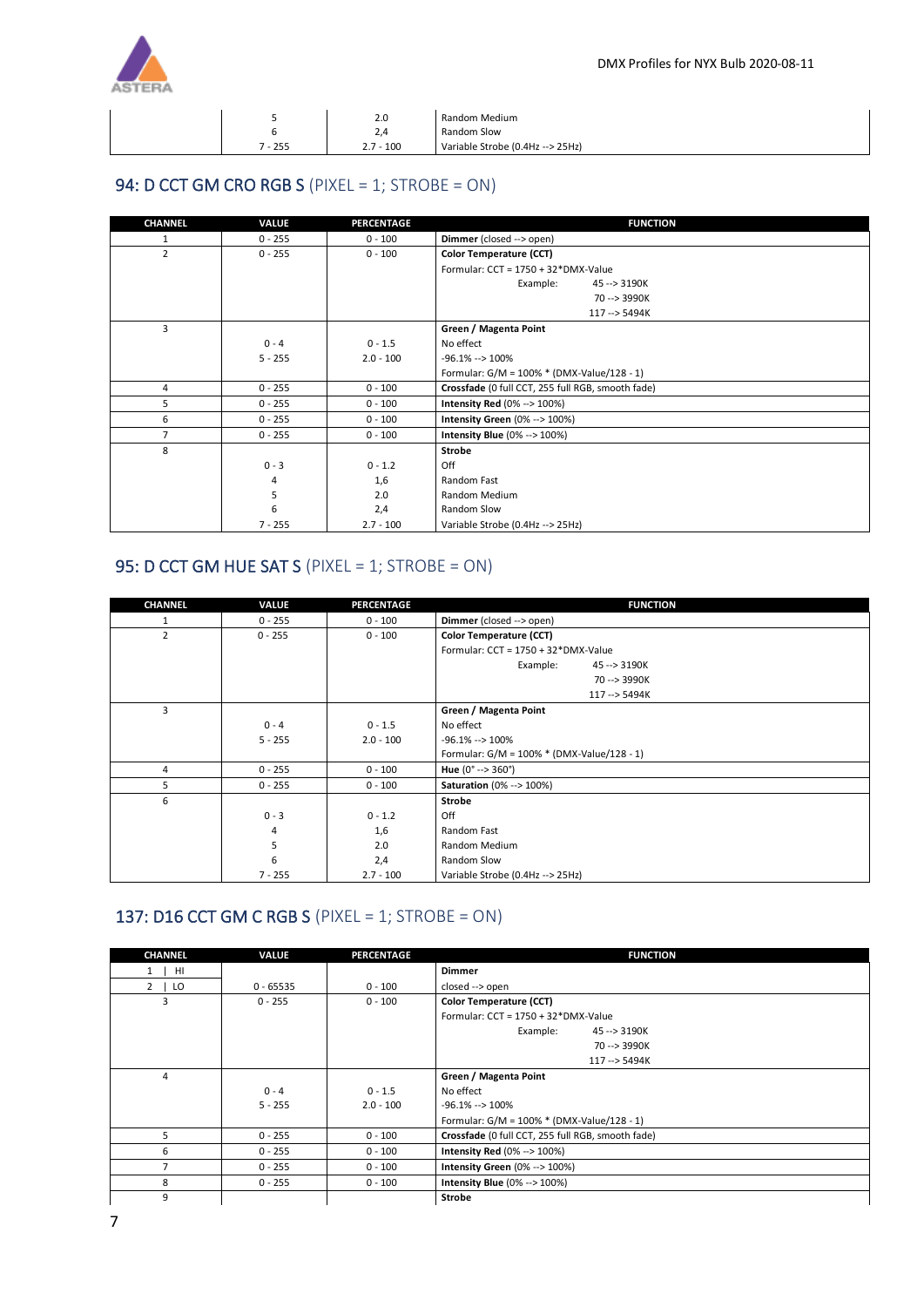

| $0 - 3$ | $0 - 1.2$   | Off                              |
|---------|-------------|----------------------------------|
| 4       | 1,6         | Random Fast                      |
| ◡       | 2.0         | Random Medium                    |
| ь       | 2,4         | Random Slow                      |
| 7 - 255 | $2.7 - 100$ | Variable Strobe (0.4Hz --> 25Hz) |

## <span id="page-7-0"></span>96: D16 CCT GM H SAT S (PIXEL = 1; STROBE = ON)

| <b>CHANNEL</b>      | VALUE       | <b>PERCENTAGE</b> | <b>FUNCTION</b>                            |
|---------------------|-------------|-------------------|--------------------------------------------|
| HI<br>$1 \quad$     |             |                   | Dimmer                                     |
| $2^{\circ}$<br>  LO | $0 - 65535$ | $0 - 100$         | closed --> open                            |
| 3                   | $0 - 255$   | $0 - 100$         | Color Temperature (CCT)                    |
|                     |             |                   | Formular: $CCT = 1750 + 32*DMX-Value$      |
|                     |             |                   | Example:<br>45 -- > 3190K                  |
|                     |             |                   | 70 --> 3990K                               |
|                     |             |                   | 117 -- > 5494K                             |
| 4                   |             |                   | Green / Magenta Point                      |
|                     | $0 - 4$     | $0 - 1.5$         | No effect                                  |
|                     | $5 - 255$   | $2.0 - 100$       | $-96.1\% - 100\%$                          |
|                     |             |                   | Formular: G/M = 100% * (DMX-Value/128 - 1) |
| 5<br>HI             |             |                   | Hue                                        |
| 6<br>LO             | $0 - 65535$ | $0 - 100$         | $0^{\circ}$ --> 360 $^{\circ}$             |
| $\overline{7}$      | $0 - 255$   | $0 - 100$         | <b>Saturation</b> (0% --> 100%)            |
| 8                   |             |                   | <b>Strobe</b>                              |
|                     | $0 - 3$     | $0 - 1.2$         | Off                                        |
|                     | 4           | 1,6               | Random Fast                                |
|                     | 5           | 2.0               | Random Medium                              |
|                     | 6           | 2,4               | Random Slow                                |
|                     | $7 - 255$   | $2.7 - 100$       | Variable Strobe (0.4Hz --> 25Hz)           |

## <span id="page-7-1"></span>97: D16 X Y S (PIXEL = 1; STROBE = ON)

| <b>CHANNEL</b>       | <b>VALUE</b> | <b>PERCENTAGE</b> | <b>FUNCTION</b>                                     |
|----------------------|--------------|-------------------|-----------------------------------------------------|
| HI                   |              |                   | <b>Dimmer</b>                                       |
| $\overline{2}$<br>LO | $0 - 65535$  | $0 - 100$         | closed --> open                                     |
| HI<br>3              |              |                   | x                                                   |
| LO<br>4              | $0 - 65535$  | $0 - 100$         | Formular: x-Coordinate = 0.8 * DMX-Value / 65535    |
| HI<br>5.             |              |                   |                                                     |
| 6<br>LO              | $0 - 65535$  | $0 - 100$         | Formular: y-Coordinate = $0.8 * DMX$ -Value / 65535 |
|                      |              |                   | <b>Strobe</b>                                       |
|                      | $0 - 3$      | $0 - 1.2$         | Off                                                 |
|                      | 4            | 1,6               | Random Fast                                         |
|                      | 5            | 2.0               | Random Medium                                       |
|                      | 6            | 2,4               | Random Slow                                         |
|                      | $7 - 255$    | $2.7 - 100$       | Variable Strobe (0.4Hz --> 25Hz)                    |

#### <span id="page-7-2"></span>15: EFFECT MODE FIX

| CHANNEL        | VALUE     | PERCENTAGE    | <b>FUNCTION</b>                     |
|----------------|-----------|---------------|-------------------------------------|
| $\mathbf{1}$   | 0.255     | $0 - 100$     | Dimmer of Pixel 1 (closed --> open) |
| $\overline{2}$ |           |               | Strobe                              |
|                | $0 - 3$   | $0 - 1.2$     | Off                                 |
|                | 4         | 1,6           | Random Fast                         |
|                | 5         | 2.0           | Random Medium                       |
|                | 6         | 2,4           | Random Slow                         |
|                | $7 - 255$ | $2.7 - 100$   | Variable Strobe (0.4Hz --> 25Hz)    |
| 3              |           |               | Program                             |
|                | $0 - 7$   | $0 - 2.7$     | One Color Static                    |
|                | $8 - 15$  | $3.1 - 5.9$   | Two Color Static                    |
|                | $16 - 23$ | $6.3 - 9.0$   | Three Color Static                  |
|                | $24 - 31$ | $9.4 - 12.2$  | Four Color Static                   |
|                | $32 - 39$ | $12.5 - 15.3$ | One Color Fade                      |
|                | $40 - 47$ | $15.7 - 18.4$ | Two Color Fade                      |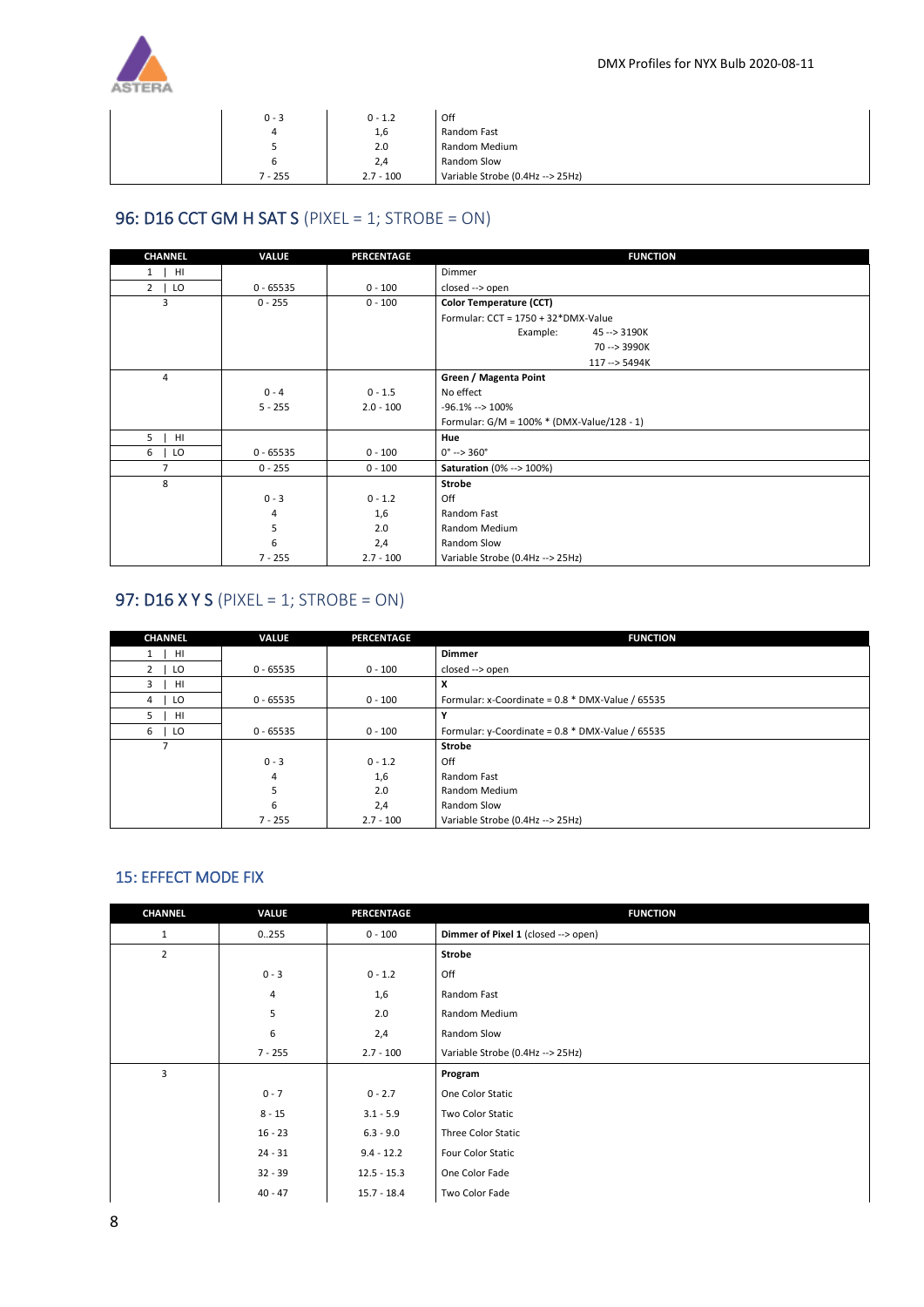

|                | $48 - 55$   | $18.8 - 21.6$ | Three Color Fade                                             |
|----------------|-------------|---------------|--------------------------------------------------------------|
|                | $56 - 63$   | $22.0 - 24.7$ | Four Color Fade                                              |
|                | $64 - 71$   | $25.1 - 27.8$ | Simple Running                                               |
|                | $72 - 79$   | 28.2 - 31.0   | Double Running                                               |
|                | $80 - 87$   | $31.4 - 34.1$ | Two Col Running                                              |
|                | 88 - 95     | 34.5 - 37.3   | <b>Flag Running</b>                                          |
|                | $96 - 101$  | 37.6 - 39.6   | Double Flag Running                                          |
|                | 102 - 109   | $40.0 - 42.7$ | Spiral 4 Color                                               |
|                | $110 - 117$ | 43.1 - 45.9   | Spiral 2 Color                                               |
|                | $118 - 125$ | $46.3 - 49.0$ | Rainbow                                                      |
|                | 126 - 133   | 49.4 - 52.2   | Fire                                                         |
|                | 134 - 141   | $52.5 - 55.3$ | Rotor                                                        |
|                | 142 - 149   | $55.7 - 58.4$ | Rotor Split 2                                                |
|                | 150 - 157   | $58.8 - 61.6$ | Rotor Split 4                                                |
| 4              | 0255        | $0 - 100$     | Speed (slow --> fast)                                        |
| 5              | 0255        | $0 - 100$     | Crossfade (no fade --> smooth fade)                          |
| 6              |             |               | <b>Direction</b>                                             |
|                | $0 - 63$    | $0 - 24.7$    | Forward with Loop                                            |
|                | $64 - 127$  | $25.1 - 49.8$ | Forward one time and stop                                    |
|                | 128 - 190   | $50.2 - 74.5$ | Reverse one time and stop                                    |
|                | 191 - 255   | 74.9 - 100    | Reverse with Loop                                            |
| $\overline{7}$ |             |               | Size                                                         |
|                |             |               | Defines the virtual size of the program in groups            |
|                |             |               | E.g. if SIZE is set to 2 groups only half of the program is  |
|                |             |               | shown on the unit.                                           |
|                | $0 - 63$    | $0 - 24.7$    | 1 Group                                                      |
|                | $64 - 127$  | $25.1 - 49.8$ | 2 Groups                                                     |
|                | 128 - 190   | $50.2 - 74.5$ | 3 Groups                                                     |
|                | 191 - 255   | 74.9 - 100    | 4 Groups                                                     |
| 8              | 0.255       | $0 - 100$     | Offset                                                       |
|                |             |               | If SIZE is set to >1 group, the units pixels can be shifted  |
|                |             |               | within the virtually larger program.                         |
|                |             |               | Increasing the OFFSET parameter scrolls the position of the  |
|                |             |               | unit within the virtual large program.                       |
| 9              | 0255        | $0 - 100$     | <b>Restart Program</b>                                       |
|                |             |               | If value is changed, the program starts again from the       |
|                |             |               | beginning (useful if DIRECTION is not set to loop).          |
| 10             |             |               | <b>Index Colors 1</b>                                        |
|                | 01          | $0 - 0.4$     | No effect                                                    |
|                | 2.255       | $0.8 - 100$   | Display Index Colors (full list at the end of this document) |
| 11             |             |               | <b>Index Colors 2</b>                                        |
|                | 01          | $0 - 0.4$     | No effect                                                    |
|                | 2255        | $0.8 - 100$   | Display Index Colors (full list at the end of this document) |
| 12             |             |               | <b>Index Colors 3</b>                                        |
|                | 01          | $0 - 0.4$     | No effect                                                    |
|                | 2255        | $0.8 - 100$   | Display Index Colors (full list at the end of this document) |
| 13             |             |               | <b>Index Colors 4</b>                                        |
|                | 01          | $0 - 0.4$     | No effect                                                    |
|                |             |               |                                                              |
|                | 2255        | $0.8 - 100$   | Display Index Colors (full list at the end of this document) |

#### <span id="page-8-0"></span>16: EFFECT MODE RGB

| <b>CHANNEL</b> | <b>VALUE</b> | <b>PERCENTAGE</b> | <b>FUNCTION</b>                     |
|----------------|--------------|-------------------|-------------------------------------|
|                | 0.255        | $0 - 100$         | Dimmer of Pixel 1 (closed --> open) |
|                |              |                   | <b>Strobe</b>                       |
|                | $0 - 3$      | $0 - 1.2$         | Off                                 |
|                |              |                   |                                     |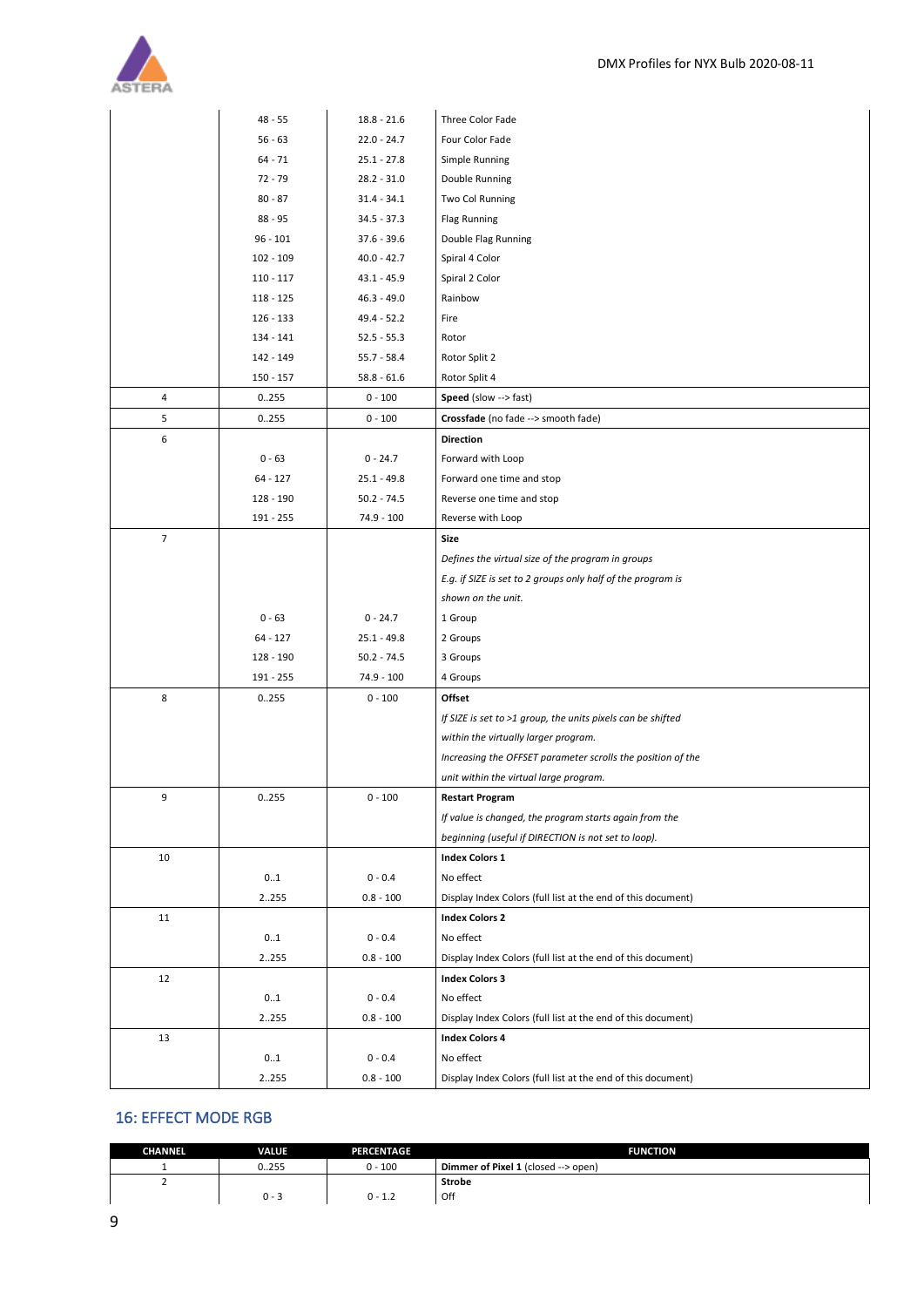

|                | 4           | 1,6           | Random Fast                                                 |  |
|----------------|-------------|---------------|-------------------------------------------------------------|--|
|                | 5           | 2.0           | Random Medium                                               |  |
|                | 6           | 2,4           | Random Slow                                                 |  |
|                | $7 - 255$   | $2.7 - 100$   | Variable Strobe (0.4Hz --> 25Hz)                            |  |
| 3              |             |               | Program                                                     |  |
|                | $0 - 7$     | $0 - 2.7$     | One Color Static                                            |  |
|                | $8 - 15$    | $3.1 - 5.9$   | <b>Two Color Static</b>                                     |  |
|                | $16 - 23$   | $6.3 - 9.0$   | <b>Three Color Static</b>                                   |  |
|                | $24 - 31$   | $9.4 - 12.2$  | Four Color Static                                           |  |
|                | $32 - 39$   | $12.5 - 15.3$ | One Color Fade                                              |  |
|                | $40 - 47$   | $15.7 - 18.4$ | Two Color Fade                                              |  |
|                | $48 - 55$   | $18.8 - 21.6$ | Three Color Fade                                            |  |
|                | $56 - 63$   | $22.0 - 24.7$ | Four Color Fade                                             |  |
|                | $64 - 71$   | $25.1 - 27.8$ | Simple Running                                              |  |
|                | $72 - 79$   | $28.2 - 31.0$ | Double Running                                              |  |
|                | $80 - 87$   | $31.4 - 34.1$ | Two Col Running                                             |  |
|                |             |               |                                                             |  |
|                | $88 - 95$   | $34.5 - 37.3$ | <b>Flag Running</b>                                         |  |
|                | $96 - 101$  | $37.6 - 39.6$ | Double Flag Running                                         |  |
|                | 102 - 109   | $40.0 - 42.7$ | Spiral 4 Color                                              |  |
|                | $110 - 117$ | $43.1 - 45.9$ | Spiral 2 Color                                              |  |
|                | $118 - 125$ | $46.3 - 49.0$ | Rainbow                                                     |  |
|                | $126 - 133$ | 49.4 - 52.2   | Fire                                                        |  |
|                | 134 - 141   | $52.5 - 55.3$ | Rotor                                                       |  |
|                | 142 - 149   | $55.7 - 58.4$ | Rotor Split 2                                               |  |
|                | $150 - 157$ | $58.8 - 61.6$ | Rotor Split 4                                               |  |
| 4              | 0.255       | $0 - 100$     | Speed (slow --> fast)                                       |  |
| 5              | 0.255       | $0 - 100$     | Crossfade (no fade --> smooth fade)                         |  |
| 6              |             |               | <b>Direction</b>                                            |  |
|                | $0 - 63$    | $0 - 24.7$    | Forward with Loop                                           |  |
|                | $64 - 127$  | $25.1 - 49.8$ | Forward one time and stop                                   |  |
|                | 128 - 190   | $50.2 - 74.5$ | Reverse one time and stop                                   |  |
|                | 191 - 255   | 74.9 - 100    | Reverse with Loop                                           |  |
| $\overline{7}$ |             |               | <b>Size</b>                                                 |  |
|                |             |               | Defines the virtual size of the program in groups           |  |
|                |             |               | E.g. if SIZE is set to 2 groups only half of the program is |  |
|                |             |               | shown on the unit.                                          |  |
|                | $0 - 63$    | $0 - 24.7$    | 1 Group                                                     |  |
|                | $64 - 127$  | $25.1 - 49.8$ | 2 Groups                                                    |  |
|                | 128 - 190   | $50.2 - 74.5$ | 3 Groups                                                    |  |
|                | 191 - 255   | 74.9 - 100    | 4 Groups                                                    |  |
| 8              | 0.255       | $0 - 100$     | Offset                                                      |  |
|                |             |               | If SIZE is set to >1 group, the units pixels can be shifted |  |
|                |             |               | within the virtually larger program.                        |  |
|                |             |               | Increasing the OFFSET parameter scrolls the position of the |  |
|                |             |               | unit within the virtual large program.                      |  |
| 9              | 0255        | $0 - 100$     | <b>Restart Program</b>                                      |  |
|                |             |               | If value is changed, the program starts again from the      |  |
|                |             |               | beginning (useful if DIRECTION is not set to loop).         |  |
| 10             | $0 - 255$   | $0 - 100$     | Intensity Red of Color 1 (0% --> 100%)                      |  |
| 11             | $0 - 255$   | $0 - 100$     | Intensity Green of Color 1 (0% --> 100%)                    |  |
| 12             | $0 - 255$   | $0 - 100$     | Intensity Blue of Color 1 (0% --> 100%)                     |  |
| 13             | $0 - 255$   | $0 - 100$     | Intensity Red of Color 2 (0% --> 100%)                      |  |
| 14             | $0 - 255$   | $0 - 100$     | Intensity Green of Color 2 (0% --> 100%)                    |  |
|                | $0 - 255$   |               |                                                             |  |
| 15             |             | $0 - 100$     | Intensity Blue of Color 2 (0% --> 100%)                     |  |
| 16             | $0 - 255$   | $0 - 100$     | Intensity Red of Color 3 (0% --> 100%)                      |  |
| 17             | $0 - 255$   | $0 - 100$     | Intensity Green of Color 3 (0% --> 100%)                    |  |
| 18             | $0 - 255$   | $0 - 100$     | Intensity Blue of Color 3 (0% --> 100%)                     |  |
| 19             | $0 - 255$   | $0 - 100$     | Intensity Red of Color 4 (0% --> 100%)                      |  |
| 20             | $0 - 255$   | $0 - 100$     | Intensity Green of Color 4 (0% --> 100%)                    |  |
| 21             | $0 - 255$   | $0 - 100$     | Intensity Blue of Color 4 (0% --> 100%)                     |  |

## <span id="page-9-0"></span>Index Colors

| CHANNEL VALUE |     | PERCENTAGE | <b>FUNCTION</b>      |
|---------------|-----|------------|----------------------|
|               | 0.1 | $0 - 0.4$  | No effect            |
|               |     | 0.8        | Rose Pink            |
|               |     | 1,2        | Lavender Tint        |
|               |     | 1.6        | Medium Bastard Amber |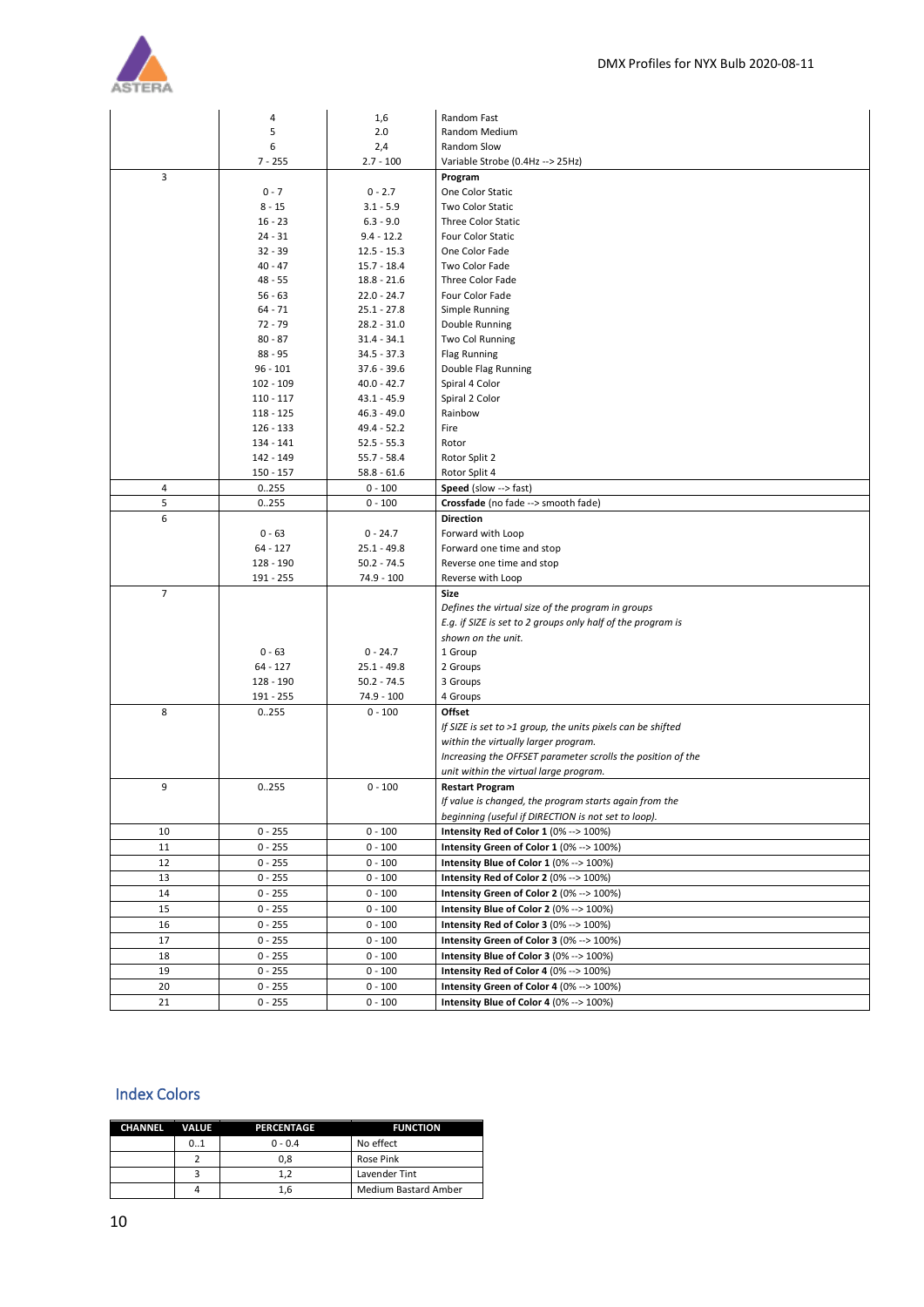

| 7   | 2,7  | Pale Yellow          |
|-----|------|----------------------|
| 8   | 3,1  | Dark Salmon          |
| 9   | 3,5  | Pale Amber Gold      |
| 10  | 3,9  | <b>Medium Yellow</b> |
| 13  | 5,1  | <b>Straw Tint</b>    |
| 15  | 5,9  | Deep Straw           |
| 17  | 6,7  | Surprise Peach       |
| 19  | 7,5  | Fire                 |
| 20  | 7,8  | Medium Amber         |
| 21  | 8,2  | Gold Amber           |
| 22  | 8,6  | Dark Amber           |
| 24  | 9,4  | Scarlet              |
| 25  | 9,8  | Sunset Red           |
| 26  | 10,2 | <b>Bright Red</b>    |
| 27  | 10,6 | Medium Red           |
| 29  | 11,4 | Plasa Red            |
| 35  | 13,7 | <b>Light Pink</b>    |
| 36  | 14,1 | Medium Pink          |
| 46  | 18,0 | Dark Magenta         |
| 48  | 18,8 | Rose Purple          |
| 49  | 19,2 | Medium Purple        |
| 52  | 20,4 | Light Lavender       |
| 53  | 20,8 | Paler Lavender       |
| 58  | 22,7 | Lavender             |
| 61  | 23,9 | Mist Blue            |
| 63  | 24,7 | Pale Blue            |
| 68  | 26,7 | Sky Blue             |
| 71  | 27,8 | Tokyo Blue           |
| 75  | 29,4 | <b>Evening Blue</b>  |
| 79  | 31,0 | Just Blue            |
| 85  | 33,3 | Deeper Blue          |
| 88  | 34,5 | Lime Green           |
| 89  | 34,9 | Moss Green           |
| 90  | 35,3 | Dark Yellow Green    |
| 100 | 39,2 | Spring Yellow        |
| 101 | 39,6 | Yellow               |
| 102 | 40,0 | Light Amber          |
| 103 | 40,4 | Straw                |
| 104 | 40,8 | Deep Amber           |
| 105 | 41,2 | Orange               |
| 106 | 41,6 | Primary Red          |
| 107 | 42,0 | Light Rose           |
| 108 | 42,4 | English Rose         |
| 109 | 42,7 | Light Salmon         |
| 110 | 43,1 | Middle Rose          |
| 111 | 43,5 | Dark Pink            |
| 113 | 44,3 | Magenta              |
| 115 | 45,1 | Peacock Blue         |
| 116 | 45,5 | Medium Blue-Green    |
| 117 | 45,9 | Steel Blue           |
| 118 | 46,3 | Light Blue           |
| 119 | 46,7 | Dark Blue            |
| 120 | 47,1 | Deep Blue            |
| 121 | 47,5 | LEE Green            |
| 122 | 47,8 | Fern Green           |
| 124 | 48,6 | Dark Green           |
| 126 | 49,4 | Mauve                |
| 127 | 49,8 | Smokey Pink          |
| 128 | 50,2 | <b>Bright Pink</b>   |
| 129 | 50,6 | <b>Heavy Frost</b>   |
| 130 | 51,0 | Clear                |
| 131 | 51,4 | Marine Blue          |
| 132 | 51,8 | Medium Blue          |
| 134 | 52,5 | Golden Amber         |
| 135 | 52,9 | Deep Golden Amber    |
| 136 | 53,3 | Pale Lavender        |
| 137 | 53,7 | Special Lavender     |
| 138 | 54,1 | Pale Green           |
| 139 | 54,5 | Primary Green        |
| 140 | 54,9 | Summer Blue          |
|     |      |                      |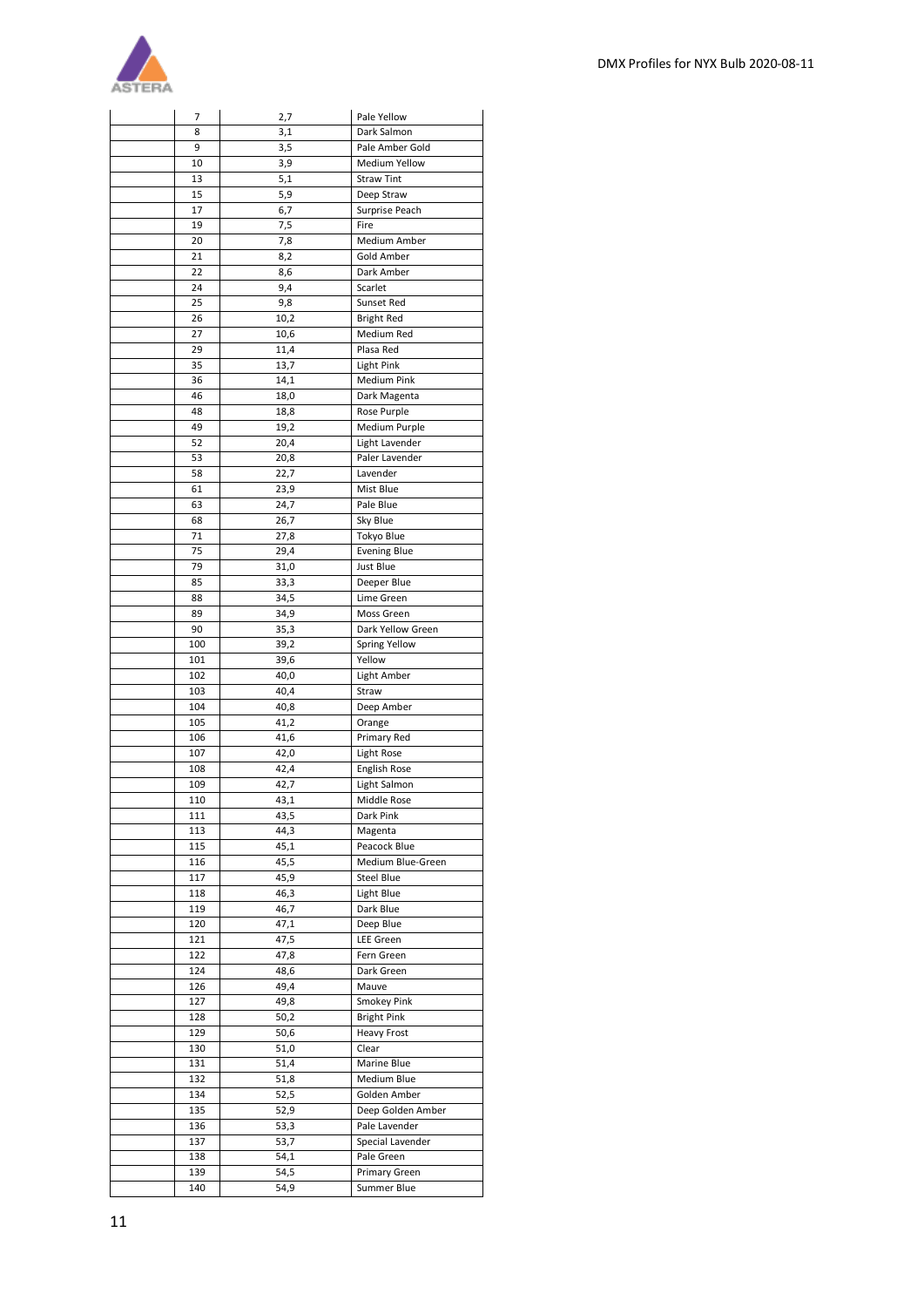

| 141        | 55,3         | <b>Bright Blue</b>             |
|------------|--------------|--------------------------------|
| 142        | 55,7         | Pale Violet                    |
| 143        | 56,1         | Pale Navy Blue                 |
| 144        | 56,5         | No Colour Blue                 |
| 147        | 57,6         | Apricot                        |
| 148        | 58,0         | <b>Bright Rose</b>             |
| 151        | 59,2         | Gold Tint                      |
| 152        | 59,6         | Pale Gold                      |
| 153        | 60,0         | Pale Salmon                    |
| 154        | 60,4         | Pale Rose                      |
| 156        | 61,2         | Chocolate                      |
| 157        | 61,6         | Pink                           |
| 158<br>159 | 62,0         | Deep Orange<br>No Colour Straw |
| 161        | 62,4<br>63,1 | Slate Blue                     |
| 162        | 63,5         | <b>Bastard Amber</b>           |
| 164        | 64,3         | Flame Red                      |
| 165        | 64,7         | Daylight Blue                  |
| 169        | 66,3         | <b>Lilac Tint</b>              |
| 170        | 66,7         | Deep Lavender                  |
| 172        | 67,5         | Lagoon Blue                    |
| 174        | 68,2         | Dark Steel Blue                |
| 176        | 69,0         | Loving Amber                   |
| 179        | 70,2         | Chrome Orange                  |
| 180        | 70,6         | Dark Lavender                  |
| 181        | 71,0         | Congo Blue                     |
| 182        | 71,4         | Light Red                      |
| 183        | 71,8         | Moonlight Blue                 |
| 184        | 72,2         | Cosmetic Peach                 |
| 186        | 72,9         | <b>Cosmetic Silver Rose</b>    |
| 187        | 73,3         | <b>Cosmetic Rouge</b>          |
| 188        | 73,7         | Cosmetic Highlight             |
| 189        | 74,1         | <b>Cosmetic Silver Moss</b>    |
| 191        | 74,9         | Cosmetic Aqua Blue             |
| 192        | 75,3         | Flesh Pink                     |
| 194        | 76,1         | Surprise Pink                  |
| 195        | 76,5         | Zenith Blue                    |
| 196        | 76,9         | <b>True Blue</b>               |
| 197        | 77,3         | Alice Blue                     |
| 198        | 77,6         | Palace Blue                    |
| 199        | 78,0         | Regal Blue                     |
| 200        | 78,4         | Double CT Blue<br>Full CT Blue |
| 201<br>202 | 78,8<br>79,2 | 1/2 CT Blue                    |
| 203        |              | 1/4 CT Blue                    |
| 204        | 79,6<br>80,0 | Full CT Orange                 |
| 205        | 80,4         | 1/2 CT Orange                  |
| 206        | 80,8         | 1/4 CT Orange                  |
| 207        | 81,2         | Full CT Orange +               |
| 208        | 81,6         | Full CT Orange +               |
| 209        | 82,0         | 0.3 Neutral Density            |
| 210        | 82,4         | 0.6 Neutral Density            |
| 211        | 82,7         | 0.9 Neutral Density            |
| 212        | 83,1         | <b>LCT Yellow</b>              |
| 213        | 83,5         | White Flame Green              |
| 216        | 84,7         | White Diffusion                |
| 217        | 85,1         | <b>Blue Diffusion</b>          |
| 218        | 85,5         | 1/8 CT Blue                    |
| 219        | 85,9         | LEE Fluorescent Green          |
| 220        | 86,3         | White Frost                    |
| 221        | 86,7         | <b>Blue Frost</b>              |
| 223        | 87,5         | $\overline{1/8}$ CT Orange     |
| 224        | 87,8         | Daylight Blue Frost            |
| 225        | 88,2         | LEE N.D. Frost                 |
| 226        | 88,6         | LEE U.V.                       |
| 228        | 89,4         | <b>Brushed Silk</b>            |
| 229        | 89,8         | 1/4 Tough Spun                 |
| 230        | 90,2         | Super Correction               |
| 232        | 91,0         | Super White Flame Green        |
| 236        | 92,5         | H.M.I (To Tungsten)            |